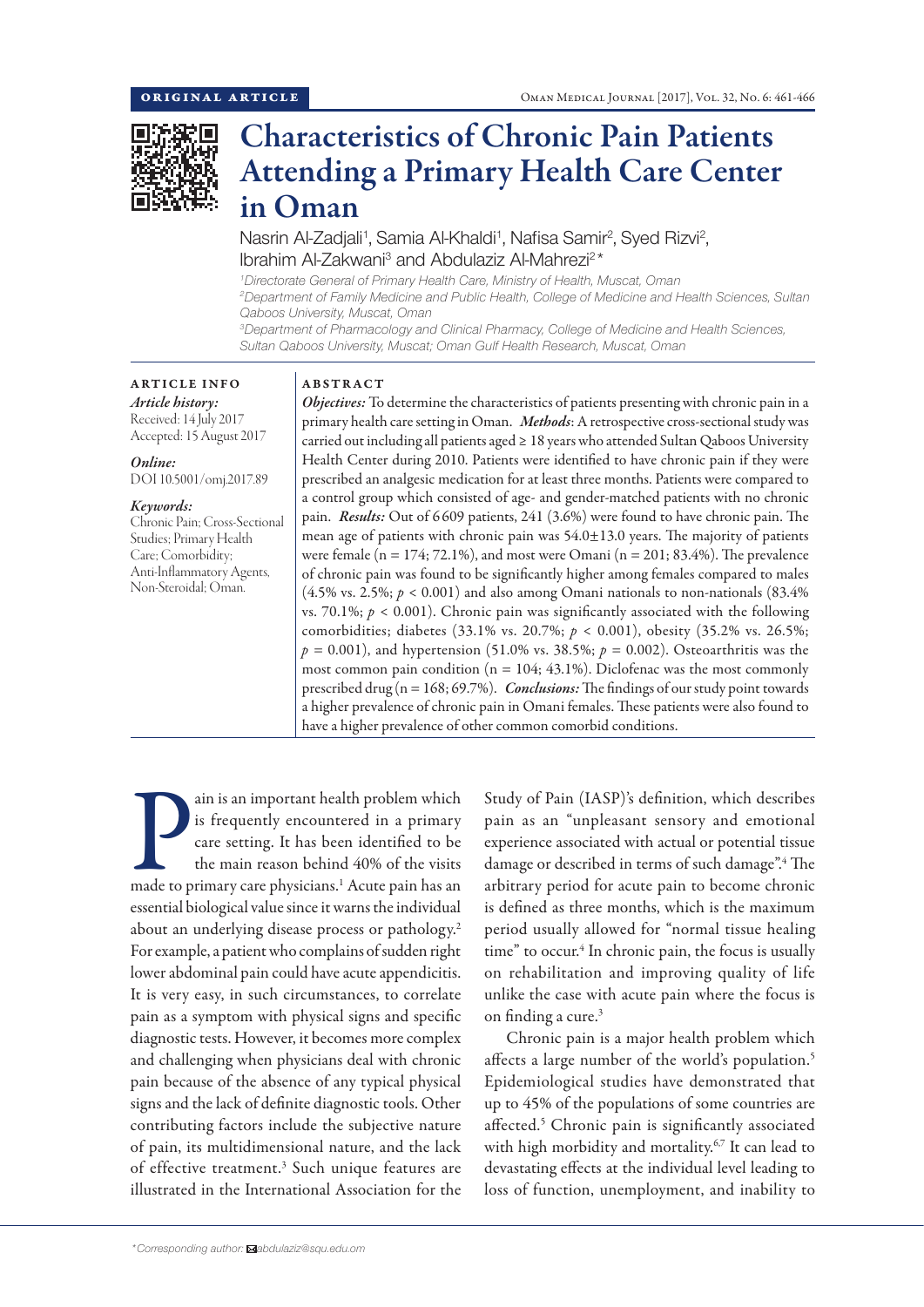perform routine daily activities.<sup>8</sup> In extreme cases, it might cause disability.9 Psychologically it can lead to poor self-esteem and depression.7,10 Indeed, studies showed that almost half of patients who suffered from chronic pain were also suffering from concurrent depression.<sup>11</sup> Chronic pain is associated with a heavy socioeconomic burden.8 The cost of pain to any health care system is tremendous since it does not only include direct costs associated with doctors' visits, investigations, and medications, but it also includes indirect costs such as lost wages and loss of productivity.<sup>8</sup>

Previous studies have shown that chronic pain is more prevalent in women, and that prevalence increases with age.<sup>10</sup> An association between chronic pain and other comorbid medical conditions, particularly cardiovascular diseases and depression, has also been reported.<sup>10,12</sup> The majority of patients with chronic pain are usually seen in a primary health care setting in most countries.13 Studies conducted on these patients in a primary care setting are therefore of great importance as such studies might help to improve the identification of these patients and might lead to an improvement in management strategies. A limited number of studies have addressed the demographic and clinical characteristics of chronic pain patients in the Middle East.<sup>14,15</sup> Hence, this study aimed to identify the demographic and clinical characteristics of chronic pain patients who presented to a primary health care setting in Oman.

## METHODS

This cross-sectional study was conducted at Sultan Qaboos University Health Center, Muscat, Oman. Data for all patients ( $\geq 18$  years) attending the general Family Medicine clinics over a period of one year (1 January 2010 to 31 December 2010) were retrieved from the electronic Hospital Information System. Out of this sample, all patients who were prescribed any of the following analgesics: paracetamol, diclofenac, celecoxib, tramadol, amitriptyline, gabapentin, and co-codamol for a minimum period of three consecutive months were identified using the pharmacy records. The diagnosis of chronic pain was verified by reviewing the clinical notes of each of those identified patients and by conducting telephonic interviews with each patient from the chronic pain group. Patients who were found to be taking any of the analgesics for any other purpose



The following demographic characteristics were collected: age, gender, and nationality (Omani nationals and non-Omani). In addition, the following clinical data were collected from the electronic medical records: (1) body mass index (BMI), (2) type of chronic pain condition: osteoarthritis (OA), low back pain, migraine, posttraumatic, headache, and others (neck and shoulder pain, elbow pain, chronic fatigue syndrome, fibromyalgia, facial pain, and neuropathic pain), (3) comorbidities: diabetes mellitus, hypertension, ischemic heart disease (IHD), obesity, depression, gastritis, thyroid disease and dyslipidemia, and (4) type of analgesic prescribed: diclofenac, amitriptyline, celecoxib, tramadol, paracetamol, gabapentin, and co-codamol.

An age- and gender-matched control group of patients with no chronic pain was created. Patients in this group were randomly selected by using a random number table from the remaining total of 6 368 patients who did not have chronic pain.

Descriptive statistics were used to describe the data. For categorical variables, frequencies and percentages were reported. Differences between groups were analyzed using Pearson's chi-square tests (or Fisher's exact tests for cells < 5). For continuous variables, mean and standard deviation (SD) were used to summarize the data. Analyses were performed using Student's *t*-test. An a priori two-tailed level of significance was set at 0.05. Statistical analyses were conducted using Stata version 13.1 (STATA Corporation, College Station, TX, USA).

Ethical approval was obtained from the Research and Ethics Committee of the College of Medicine and Health Sciences, Sultan Qaboos University, Muscat, Oman.

### RESULTS

A total of 6 609 were included in the study. The overall mean age of the subjects was  $41.0 \pm 14.0$ years, and  $58.9\%$  (n =  $3898$ ) were women. A total of 241 (3.6%) patients were identified to have chronic pain according to our study criteria. The majority of the subjects were females ( $n = 174$ ; 72.1%). A significantly higher proportion of female patients had chronic pain compared to their male

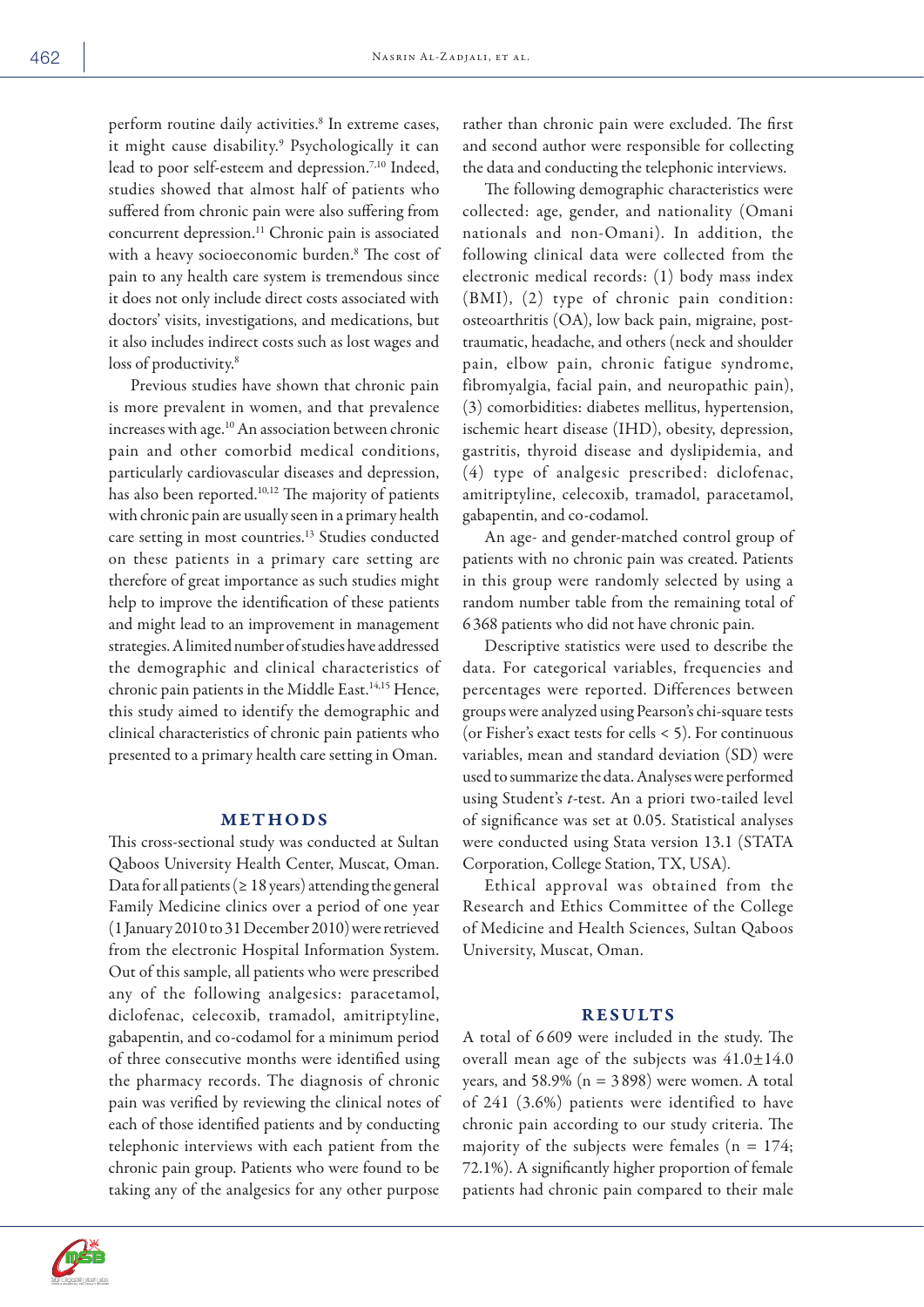| <b>Characteristics</b>       | Chronic<br>pain <sup>*</sup><br>$n = 241$ | Control<br>group <sup>*</sup><br>$n = 241$ | $p$ -value  |
|------------------------------|-------------------------------------------|--------------------------------------------|-------------|
| Age, mean $\pm$ SD,<br>years | $54.0 \pm 13.0$                           | $54.0 \pm 13.0$                            | Matched     |
| Male sex                     | 67(27.8)                                  | 67(27.8)                                   | Matched     |
| Omani national               | 201(83.4)                                 | 169(70.1)                                  | ${}< 0.001$ |
| <b>Diabetes</b>              | 80 (33.1)                                 | 50(21.7)                                   | ${}< 0.001$ |
| Hypertension                 | 123(51.0)                                 | 93 (38.5)                                  | 0.002       |
| <b>BMI</b>                   | $31.0 \pm 6.0$                            | $28.0 \pm 6.0$                             | ${}< 0.001$ |
| IHD                          | 15(6.2)                                   | 9(3.7)                                     | 0.263       |
| Depression                   | 10(4.1)                                   | 3(1.2)                                     | 0.092       |
| Gastritis                    | 6(2.4)                                    | 5(2.0)                                     | 1.000       |
| Asthma                       | 6(2.4)                                    | 11(4.5)                                    | 0.332       |
| Thyroid                      | 12 (4.9)                                  | 19(7.8)                                    | 0.265       |
| Dyslipidemia                 | 70 (28.9)                                 | 65(26.9)                                   | 0.668       |
| Obesity                      | 85(35.2)                                  | 64 (26.5)                                  | 0.001       |

Table 1: Demographic and clinical characteristics of the chronic pain group compared to the control group.

*\* Data presented as n (%) unless otherwise specified.* 

*SD: standard deviation; BMI: body mass index; IHD: ischemic heart disease.*

counterparts (4.5% vs. 2.5%; *p <* 0.001). Females with chronic pain were also found to be younger compared to males (53.0±12.0 vs. 57.0±14.0;  $p = 0.012$ ). The proportion of Omani nationals was found to be significantly higher in cases of chronic pain compared to the control group (83.4% vs.  $70.1\%$ ;  $p < 0.001$ ).

Although BMI values were not documented for a significant proportion of the patients ( $n = 102$ ; 42.3% of the case group,  $n = 84$ ; 35.2% of control group), subjects with chronic pain were found to have



Figure 1: Conditions causing chronic pain among patients in the chronic pain group and variation according to sex.



Figure 2: Types of analgesics used by patients with chronic pain.

significantly higher BMI compared to the control group  $(31.0 \pm 6.0 \text{ vs. } 28.0 \pm 6.0 \text{ kg/m}^2; p < 0.001).$ Chronic pain was found to be significantly associated with the following comorbidities: diabetes (33.1% vs. 20.7%; *p* < 0.001), obesity (35.2% vs. 26.5%;  $p = 0.001$ ), and hypertension (51.0% vs. 38.5%;  $p = 0.002$ ). The prevalence of IHD and depression were also noted more commonly among chronic pain patients, but the relationship was not statistically significant. Table 1 summarizes the characteristics of chronic pain patients compared to the control group.

OA was the commonest pain condition ( $n = 104$ ; 43.1%) for the whole group followed by low back pain ( $n = 45$ ; 18.6%). These two conditions were also the commonest among females affecting 44.2%  $(n = 77)$  and 21.2%  $(n = 37)$ , respectively, followed by migraine ( $n = 16$ ; 9.1%). Males had a higher prevalence of post-traumatic pain  $(n = 9; 13.4\%).$ Some patients suffered from two pain conditions concurrently [Figure 1].

The majority of patients were on diclofenac  $(n = 168; 69.7%)$  or amitriptyline  $(n = 79; 32.8%).$ Some patients were taking two or more analgesics simultaneously [Figure 2].

#### DISCUSSION

Chronic pain was more prevalent in specific groups of patients, namely, females, who were relatively younger compared to their male counterparts, Omani nationals, and obese individuals. Chronic pain was also more commonly associated with other common chronic diseases such as diabetes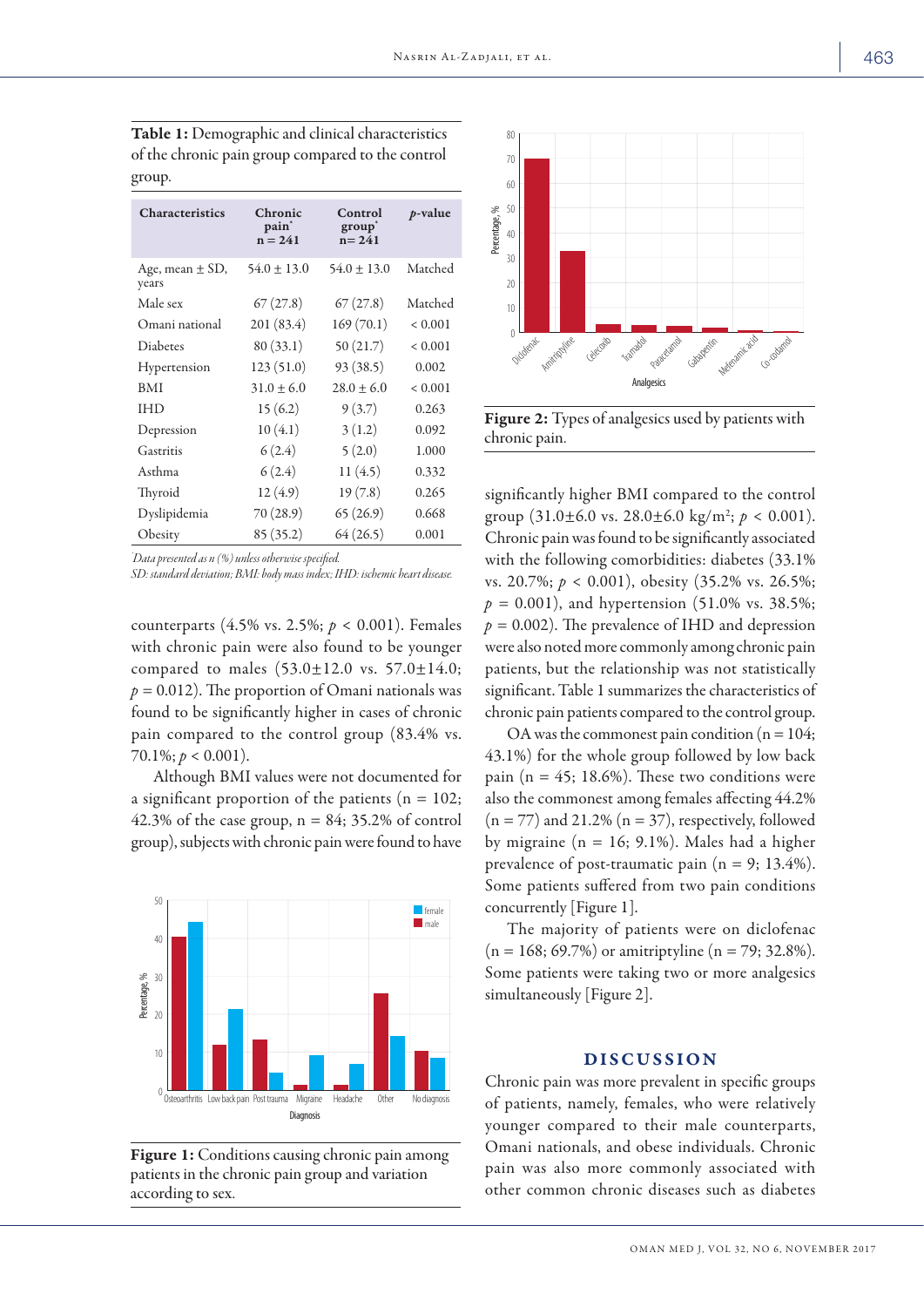and hypertension. The two most commonly pain conditions seen in our study population were OA and low back pain. Nonsteroidal anti-inflammatory drugs (NSAIDs) were the most frequently prescribed class of medications.

Epidemiological data from 10 developed and seven developing countries using a common survey questionnaire indicated that women were more commonly affected with chronic pain.10 Fillingim et al,16 who had reviewed several epidemiological studies to address the sex-related influences on pain concluded that women were at substantially greater risk for many clinical pain conditions. An American internet-based survey on a nationally representative sample of 35 718 individuals demonstrated that females had a higher prevalence of pain than males (34% vs. 27%, respectively).17 A Norwegian study based on a mailed questionnaire concluded that women reported chronic pain more frequently than men, and their pain intensity scores were significantly higher than those reported by men.<sup>18</sup> Two studies which were conducted in the Gulf region, also reported similar findings.<sup>14,15</sup>

The preponderance of females over males could be mainly due to the well-documented gender differences in pain perception which makes females more sensitive to pain compared to males.<sup>16,19</sup> Interestingly, gender differences in pain persisted even in experimentally induced pain which manifested as greater pain sensitivity, enhanced pain facilitation, and reduced pain inhibition in females.<sup>16</sup> Multiple mechanisms have been postulated for these gender differences which include existing biological variations in the nociceptive and perceptual pain systems, genetic factors, sex hormones, psychosocial factors such as sex role beliefs, and pain-coping strategies.<sup>16,19</sup>

The literature indicates a definite relationship between chronic pain and age. There is generally a higher prevalence of chronic pain in older age.<sup>17,20,21</sup> Reitsma et al,<sup>22</sup> using data from seven cross-sectional cycles in the National Population Health Survey and the Canadian Community Health Survey, which covered the period of years from 1994 to 2008, reported that chronic pain was most prevalent among the oldest age group (65 years and older) and women. Andersson et al,<sup>23</sup> also reported an increased prevalence of pain with age particularly during the years from 50 to 59 for both genders.Kaki studied 1 686 patients in Saudi Arabia and identified the 50–59 year age group as the group mainly affected.15 The finding of the latter study is consistent with our results in terms of the mean age of those affected with chronic pain (53 for females, and 57 for males). However, our finding that females were affected at a younger age compared to males is contrary to that of Deeny et al,<sup>14</sup> who reported that women were affected at an older age in their study (45 vs. 41 years). The difference could be attributed probably to genetic and cultural factors.

Moreover, our results indicated that Omani nationals were affected more significantly with chronic pain compared to non-Omanis. This finding is consistent with the literature which confirmed the association of chronic pain with ethnicity.<sup>24,25</sup> Ahn et al,<sup>26</sup> had illustrated this association by demonstrating that Asian-American participants with knee OA had significantly higher levels of clinical pain intensity as well as significantly higher experimental pain sensitivity compared to non-Hispanic white participants. A study from Kuwait had similarly reported a higher prevalence of chronic pain in Kuwaiti nationals compared to non-Kuwaitis.14 Possible other reasons for our finding besides ethnicity could be accounted for by the predominance of sedentary lifestyle in Oman and other Gulf countries and the lack of routine physical activity due to cultural and environmental factors.

The findings of our study showed that the mean BMI was significantly higher in the chronic pain group compared to the control group. Several studies documented a positive correlation between chronic pain and BMI.21,27,28 As yet, the causal relationship between the two remains unclear.<sup>27</sup> Obesity is hypothesized to lead to pain because of excessive mechanical stresses and its proinflammatory state.<sup>27</sup> It is also recognized that chronic pain may lead to decreased physical activity due to fear of exacerbating pain and this often results in weight gain.27,28 Genetic, psychological and metabolic factors may also lead to both obesity and pain.<sup>27,28</sup>

Comorbidities, which included hypertension and diabetes, were significantly associated with chronic pain in our study. Similar findings were reported by Deeny et al,<sup>14</sup> who found a higher prevalence of comorbid medical problems among patients who had chronic pain. The relationship between pain and hypertension is of great clinical interest, but is poorly understood.29 Researchers evaluated a large sample of 10 135 participants for both the prevalence of

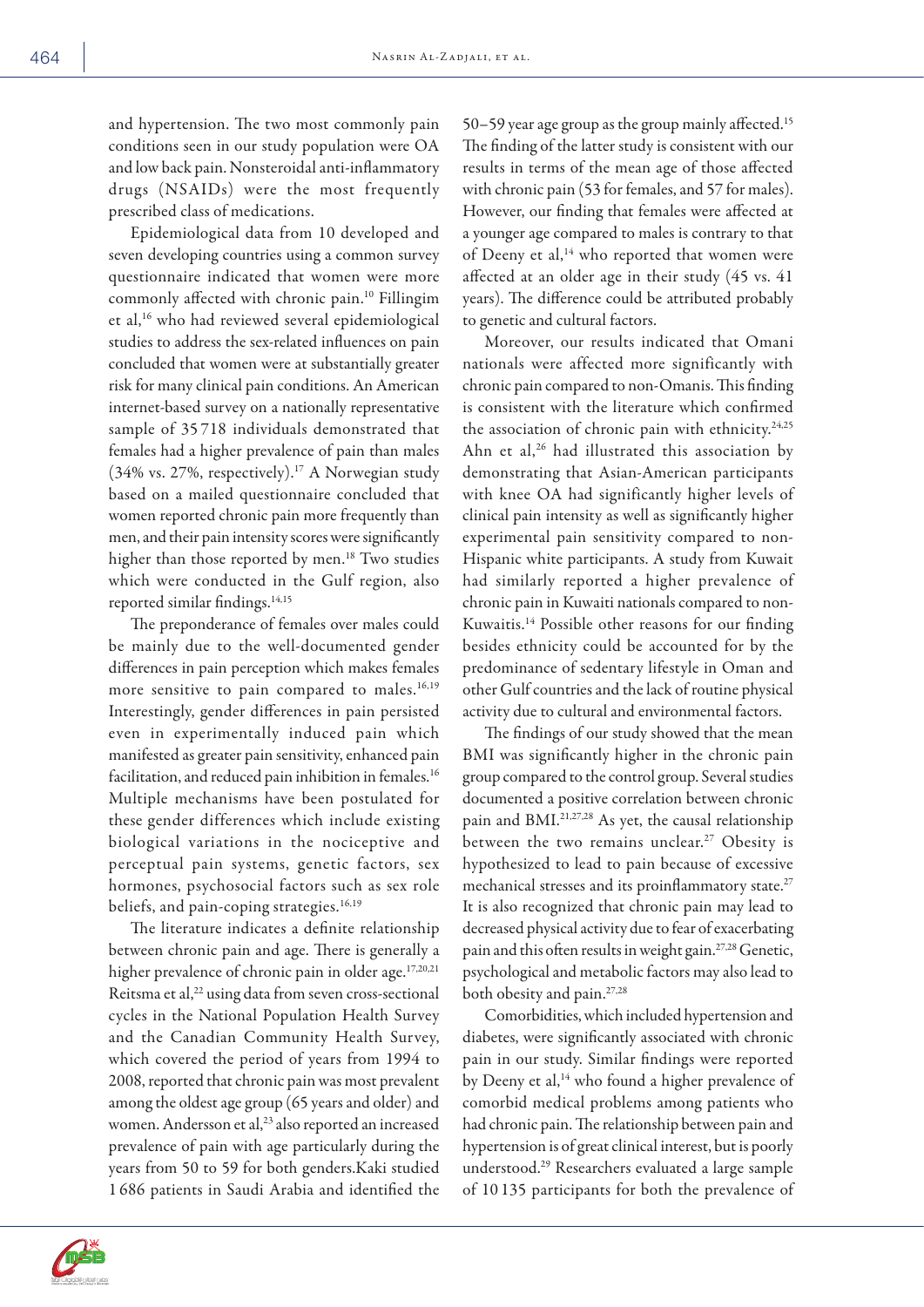hypertension and blood pressure-related hypoalgesia by measuring their resting blood pressure and pain sensitivity.30 The researchers concluded that chronic pain was significantly associated with comorbid hypertension and higher chronic pain intensity was a significant predictor of positive hypertension status beyond the effects of traditional demographic risk factors.30

Although, it is widely recognized that diabetic patients are commonly affected with neuropathic type of pain as a complication of the disease itself, some researchers have suggested a possible independent relationship between glucose control and chronic pain.31,32 In a cross-sectional study of a predominantly black American population of 417 with diabetes, participants who reported pain were more than twice as likely to have high glycosylated hemoglobin levels  $(> 8.0\%)$ .<sup>32</sup>

OA and low back pain were the two commonest types of pain in our study population. Our findings are similar to other studies conducted in other countries.10,17,23 Moreover, the literature also showed that specific pain conditions were commonly seen in one specific gender. For instance, women were reported to be affected more commonly with pain in the neck, shoulder, arm, and thigh compared to men.23 Other conditions that predominantly affect females include fibromyalgia, migraine and chronic tension-type headache, irritable bowel syndrome, temporomandibular disorders, and interstitial cystitis.16 Our study showed a higher prevalence of OA and low back pain among females. Elliott et al,<sup>33</sup> had similarly reported a higher prevalence of OA in women, but contrary to our results they found a higher prevalence of back pain in men.

Our results showed that NSAIDs were the commonest class of analgesics prescribed. A largescale telephone survey of 15 European countries showed that the most common prescription medications taken by respondents were NSAIDs, followed by weak opioid analgesics, and paracetamol.34 Other studies also reported similar results.35 The use of NSAIDs has been associated with serious adverse effect such as gastrointestinal hemorrhage, renal impairment, and hepatic toxicity.36 Thus, strategies for rational prescribing including prescription of alternative analgesics with better safety profile particularly in the elderly population who are at higher risk for adverse effects should be implemented.37

Our study has several limitations. The design of the study as cross-sectional has its own inherent limitations. The study population does not represent the general population due to the fact that the study was done at a university health center, which serves a specific patient population and is not open to the general public. Pharmacy records were used to identify patients with chronic pain, which is not an ideal method to identify patients but was the only method available. It is possible that other medications could have been missed as patients could have bought some of their other pain medications over the counter. Moreover, this problem would have an impact on the ability to determine the prevalence of drug use, but this was not considered as one of the objectives of the study. Documentation of essential information such as BMI was missing or incomplete for many patients, which could have affected the findings.

### **CONCLUSION**

Female gender and ethnicity were found to be significant demographic variables among chronic pain patients in a primary care setting in our study. Comorbidities, such as hypertension and diabetes, were more prevalent in patients with chronic pain. The most common types of chronic pain were OA and low back pain. The commonest classes of analgesics prescribed were NSAIDs. Despite the limitations of our study, the findings were consistent with the published literature. Future studies should aim to determine the prevalence of chronic pain, and those utilizing a larger sample size and conducted in community-based primary health care centers are needed to develop better understanding of this important clinical condition.

#### *Disclosure*

The authors declared no conflicts of interest. No funding was received for this study.

#### references

- 1. Mäntyselkä P, Kumpusalo E, Ahonen R, Kumpusalo A, Kauhanen J, Viinamäki H, et al. Pain as a reason to visit the doctor: a study in Finnish primary health care. Pain 2001 Jan;89(2-3):175-180.
- 2. Schug SA. 2011–the global year against acute pain. Anaesth Intensive Care 2011 Jan;39(1):11-14.
- 3. Mills S, Torrance N, Smith BH. Identification and management of chronic pain in primary care: A review. Curr Psychiatry Rep 2016 Feb;18(2):22.
- International Association for the Study of Pain (IASP)